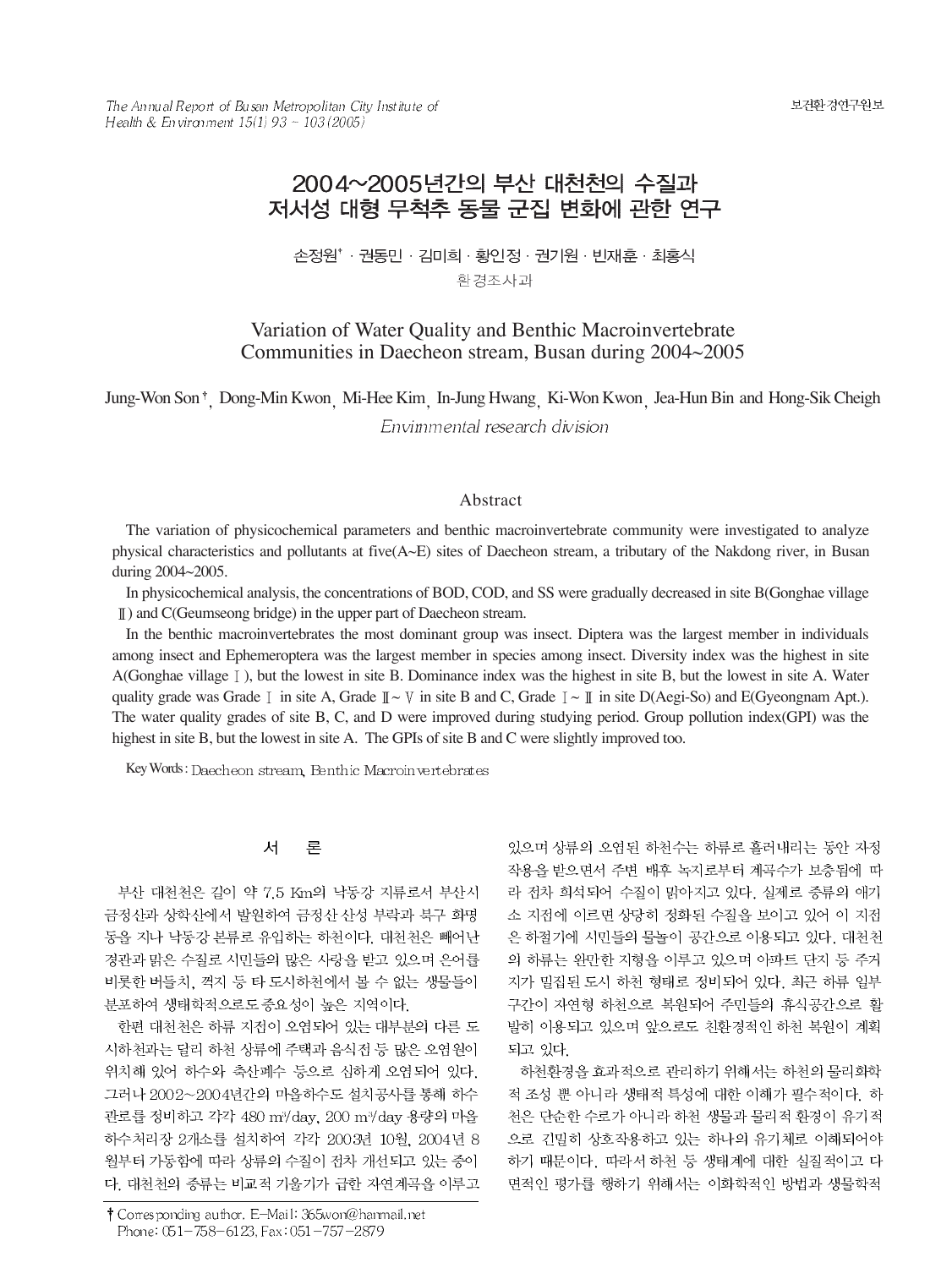인 방법의 상호 보완이 필요하다(Tittizer and Kothe, 1979).

하천 생물상 조사는 어떤 수역의 수질을 종합적으로 반영하 며 우리가 알 수 없었던 미지의 오염물질에 대한 존재가능성을 추정하게 할 뿐 아니라. 일시적 수질이 아니라 평균적 수질을 대변한다는 점에서 그 의의가 크다(윤, 1995), 저서성 대형무 척추동물이란 물 속의 바닥이나 수초 주변에서 생활하는 생물 중 육안으로 식별이 가능하고 척추가 없는 동물을 말하며, 플 라나리아류, 지렁이류, 거머리류, 곤충류 등을 말한다(윤, 1995). 저서성 대형무척추동물은 종류가 매우 다양하고 환경 조건에 다양하게 적응하고 있는데, 이동성이 적고 서식처의 환 경교란에 대하여 민감하게 반응하며, 정량적인 채집과 분석이 용이하므로 이를 이용한 수질환경조사가 최근 활발히 이루어 지고 있는 추세이다(Hellawell, 1986).

본 연구는 대천천 하천생태계의 현황과 변화 양상을 이화학 적 및 생태학적으로 분석하여 2002~2004년간의 마을하수도 설치공사를 통한 하천환경의 복원 현황에 대해 검토하고, 소하 천의 수질평가에 있어 생태학적인 지표의 활용가능성을 검토 하고자 실시하였다.

#### 연구 방법

#### 조사시기

조사는 각 2004~2005년간 총 8회에 거쳐 실시하였는데, 2004년 1, 5, 7, 10월, 2005년 2, 5, 8, 10월에 각 1회씩 실시 하였다. 강우에 의한 수질변화 및 생태계 교란의 영향을 배제 하기 위하여 가능한 한 강우에 의한 유량 증가 영향이 없는 날 을 택해 조사를 실시하였다.

#### 조사지점

부산광역시 금정구와 북구를 거쳐 흐르는 대천천 수계의 5 지접, 즉 A(공해마을 상류), B(공해마을 하류), C(금성교). D(대천천 중류의 애기소), 그리고 E(하류의 경남아파트 앞)을 조사지접으로 선정하였다(Fig. 1).

A(공해마을 상류) 지점은 산간 계곡수로서 인위적인 오염원 이 거의 없는 지점이며, B(공해마을 하류)와 C(금성교) 지점은 주변에 식당과 농경지 등이 존재하여 하천에 많은 오염원이 유 입되었던 지점이다. D(애기소)와 E(경남아파트 앞) 지점은 상 류의 오염된 수질이 다른 지역의 계곡수에 의한 희석과 자정작 용 등에 의해 어느 정도 정화되어 내려오는 지점이다. 각 지점 의 하천환경의 특성은 Table 1에서와 같다.

대천천 구간에는 2002~2004년간의 마을하수도 설치공사 를 통해 하수관로를 정비하고 각각 480 m3/day, 200 m3/day 용량의 마을하수처리장 2개소를 설치하여 각각 2003년 10월, 2004년 8월부터 가동하고 있는 중이다. B지점 인근에 1개소 (공해마을 하수처리장) 및 C지접 인근에 1개소(산성마을 하수 처리장)를 각각 설치하였다.



Fig. 1. Sampling sites  $(A \sim E)$  of Daecheon stream.

A : Gonghae village( $\lceil \ \rceil$ ), B : Gonghae village( $\lceil \ \rceil$ )

 $C:$  Geumseong bridge,  $D:$  Aegi-So,  $E:$  Gyeongnam Apt.

#### 조사방법

#### 이화학적 수질 조사

수온, pH, DO, 전기전도도는 수질현장측정기 (YSI 556 MPS)를 이용하여 현장에서 측정하였으며, BOD, COD, SS, Chl-a, 총 질소, 총 인은 시료 채취 후 즉시 실험실로 운반하 여 수질오염공정시험법(환경부, 2001)에 따라 분석하였다. 수 질 조사 외에 부착조류 biomass량을 측정하기 위하여 각 조사 지역에서 직경 10 cm 내외의 돌을 각 지점 당 5개씩 무작위로 선정하여 채집된 돌의 표면을 브러쉬로 일정면적(20 cm2)을 긁 어 총 100 cm2 면적의 부착조류를 채취하였으며 이 시료를 물로 희석하여 수질오염공정시험법에 따라 Chl-a 분석을 실시하 고, mg/m2의 단위로 환산하였다.

#### 하천 생물 분석

저서성 대형무척추동물의 채집은 계류용 정량채집망인 Surber net  $(30 \times 30 \text{ cm}, 9\frac{12}{10})$  (Hauer et al., 1995) 을 사용하여 각 조사지점에서 가능한 한 미소서식처(riffle, run, pool)등을 구분하여 3회씩 정량 채집하였다. 채집된 표본 은 현장에서 10% 포르말린으로 고정하였으며 실험실로 운반한 후 sorting하여 70% 에탄올에 보관하였으며, 생물 종의 분류 는 윤(1988), 윤(1995), 정(2003), Dennis(1979), Merritt and Cummins(1996)을 참조하여 실시하였다. 종 수준까지 분 류가 어려운 종은 외부형태가 뚜렷히 구별되는 종을 대상으로 임의로 과나 속 수준에서 sp 1. 등의 형태로 정리하였다.

저서성대형무척추동물의 군집구조를 파악하기 위해 채취시 기 및 지점 별로 개체수와 종수, 종다양성지수, 우점도지수를 비교하였으며 윤(1995)에 따라 지표종별 계급치를 구하여 수 질등급을 구분하고 군오염지수(GPI)를 구하였다. 종다양성지 수는 Shannon - Wiener function (H')(Pielou,1977)에 따

94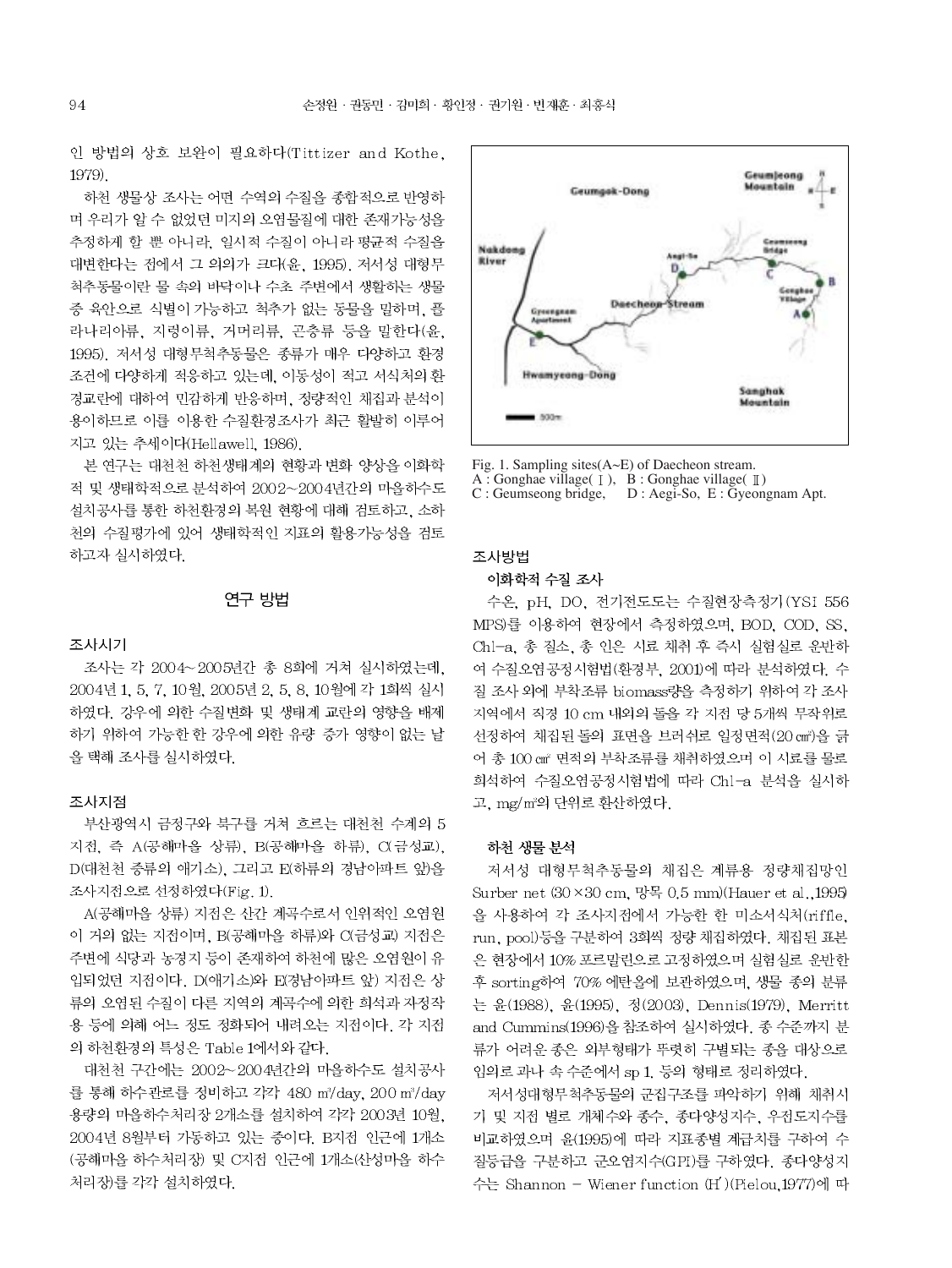| Sampling sites | Stream width | Substratum particles        | Slope        | Surroundings       |
|----------------|--------------|-----------------------------|--------------|--------------------|
| Α              | $3-4$ m      | Coarse sand, Pebble, Cobble | Ste ep       | Forest             |
| В              | $7 - 10m$    | Pebble, Cobble              | Gentle       | Agricultural field |
|                | $8 - 10m$    | Cobble                      | <b>Steep</b> | Forest             |
|                | $10 - 12m$   | Coarse sand, Pebble, Cobble | Ste ep       | Forest             |
|                | $10 - 12$ m  | Coarse sand, Pebble, Cobble | Gentle       | Urban district     |
|                |              |                             |              |                    |

Table 1. Stream characteristics of sampling sites

라 산출하였으며 우점도지수는 McNaughton's dominant index(DI)(McNaughton, 1967)를 이용하여 산출하였다.

#### 결과 및 고찰

#### 이화학적 수질

#### 수온, pH 및 DO

조사기간 중의 각 지점 별 수온, pH, DO 조사결과의 지점 별 평균값을 Table 2에 조사시기별 변동을 Fig. 2에 나타내 었다

수온은 0~30℃번위였으며 하절기인 매년 7,8월에 가장 높 은 값을 나타내었고, 동절기인 1, 2월에 가장 낮은 값을 나타 내었다. 지접 별로는 A 지접의 수온이 평균 12 로 가장 낮았으 며, E지접이 평균 18℃로 가장 높았다. A 지접은 산간 계곡으 로서 주위에 숲이 우거져 태양광의 유입이 차단되어, 다른 지 전보다 수온이 낮게 유지되고 있으며, 반대로 하류의 E지점은 태양광이 상시 유입되기 때문에 비교적 높은 수온을 나타내고 있는 것으로 생각된다.

pH는 대체적으로 평균 7.0 내외로 중성 부근의 수질을 나타 내었으며, 조사 지접 별 및 조사 시기 별로 큰 변동은 없었다.

DO는 수온이 높은 7~8월에 가장 낮은 값을 나타내었고, 수온이 낮은 1~2월에 가장 높은 값을 나타내었다. 지점별로는 지점 A가 평균 10.9 mg/L로 가장 높은 DO농도를 나타내었는 데, 지점 A의 수온이 전반적으로 낮아 산소의 용해도가 가장 높았기 때문으로 생각된다.

#### BOD, COD 및 SS

조사기간 중의 각 지점 별 BOD, COD, SS 조사결과의 지점 별 평균값을 Table 2에 조사시기별 변동을 Fig. 3에 나타내 었다.

청정지역인 A, D, E 지접은 대체적으로 BOD 1 mg/L, COD 2 mg/L, SS 4mg/L 이하로 세 항목 모두 일정하게 낮 은 값을 유지하고 있었다. Table 2에서와 같이 산성마을의 B, C 지접은 BOD 평균이 각각 3.7, 4.0 mg/L, COD 평균이 각 각 5.8, 4.8 mg/L, SS 평균이 7.8, 6.2 mg/L로, 비교적 높은 값을 나타내었으나, Fig. 3과 같이 시간이 지남에 따라서 접차 수질이 개선되는 경향을 나타내었다. 이것은 2004년 하절기 부터 B, C 지점의 마을하수도가 본격적으로 가동됨에 따른 것 으로 생각되는데, 이러한 영향으로 2005년 하반기에는 B. C 지점의 수질이 BOD는 2.0, COD는 3.0, SS는 4.0 mg/L 내 외로 안정되어 청정한 지역인 A, D, E 지점과 점차 유사하게 접근하는 양상을 나타내었다(Fig. 3).

2005년 2월 E지점에서는 BOD. COD 및 특히 SS가 상승하 는 경향을 보이고 있는데 이는 이 시기에 대천천 하류의 하천 정비공사를 실시하여 토사가 지속적으로 유출되어 하천이 오 염되었기 때문이다.

### 전기전도도 및 총질소, 총인

조사기간 중의 각 지점 별 전기전도도, 총질소, 총인 조사결 과의 지점별 평균값을 Table 2에 조사시기별 변동을 Fig. 4 에 나타내었다.

전기전도도는 B. C 지접에서는 각각 평균 169, 170 µs/cm 로 비교적 높은 값을 나타내었고, A지접에서는 평균 34 µs /cm로 가장 낮은 값을 나타내었으며(Table 2), 조사시기에 따 라서 큰 변동을 나타내지는 않았다(Fig. 4).

총질소는 B. C 지점에서 각각 평균 2.746, 2.617 mg/L로 비교적 높은 값을 나타내었고 A지점에서 평균 0.871 mg/L로 가장 낮은 값을 나타내었다(Table 2).

총인은 B. C 지점에서 각각 평균 0.161, 0.176 mg/L로 비 교적 높은 값을 나타내었고, A 지점에서 평균 0.036 mg/L로 가장 낮은 값을 나타내었다(Table 2).

BOD, COD, SS와 달리 총질소와 총인은 조사 기간 중에 큰 변화를 보이지 않았다(Fig. 4). 이는 총질소와 총인의 경우 생 활하수 뿐 아니라 인근 농경지의 비료 투입이나 산림 등에서의 비전오염원 부하의 기여도 크고, 마을하수처리장의 총 질소, 총인 제거능력에도 어느 정도 한계가 있기 때문인 것으로 생각 된다.

#### Chlorophyll-a

각 조사지점의 하천수 및 부착조류에 대하여 각각 Chl-a 분 석을 실시하여 지점별 평균값을 Table 2에 조사시기별 변동 을 Fig. 5에 나타내었다.

하천수의 Chl-a는 A지점에서 평균 0.8 mg/L로 가장 낮은 값을 나타내었고, B, C 지점에서 평균 3.5, 4.9 mg/m<sup>3</sup>으로 비 교적 높은 값을 나타내었다(Table 2). 또한 A, D, E 지점의 경 우는 조사기간 중 큰 변동이 없었으나 B, C지점은 많은 변동을 보였다(Fig. 5). 대천천 하천수의 Chl-a는 대체적으로 하천바 닥의 부착조류가 물의 흐름에 의해 떨어져 나온 양에 따라 달라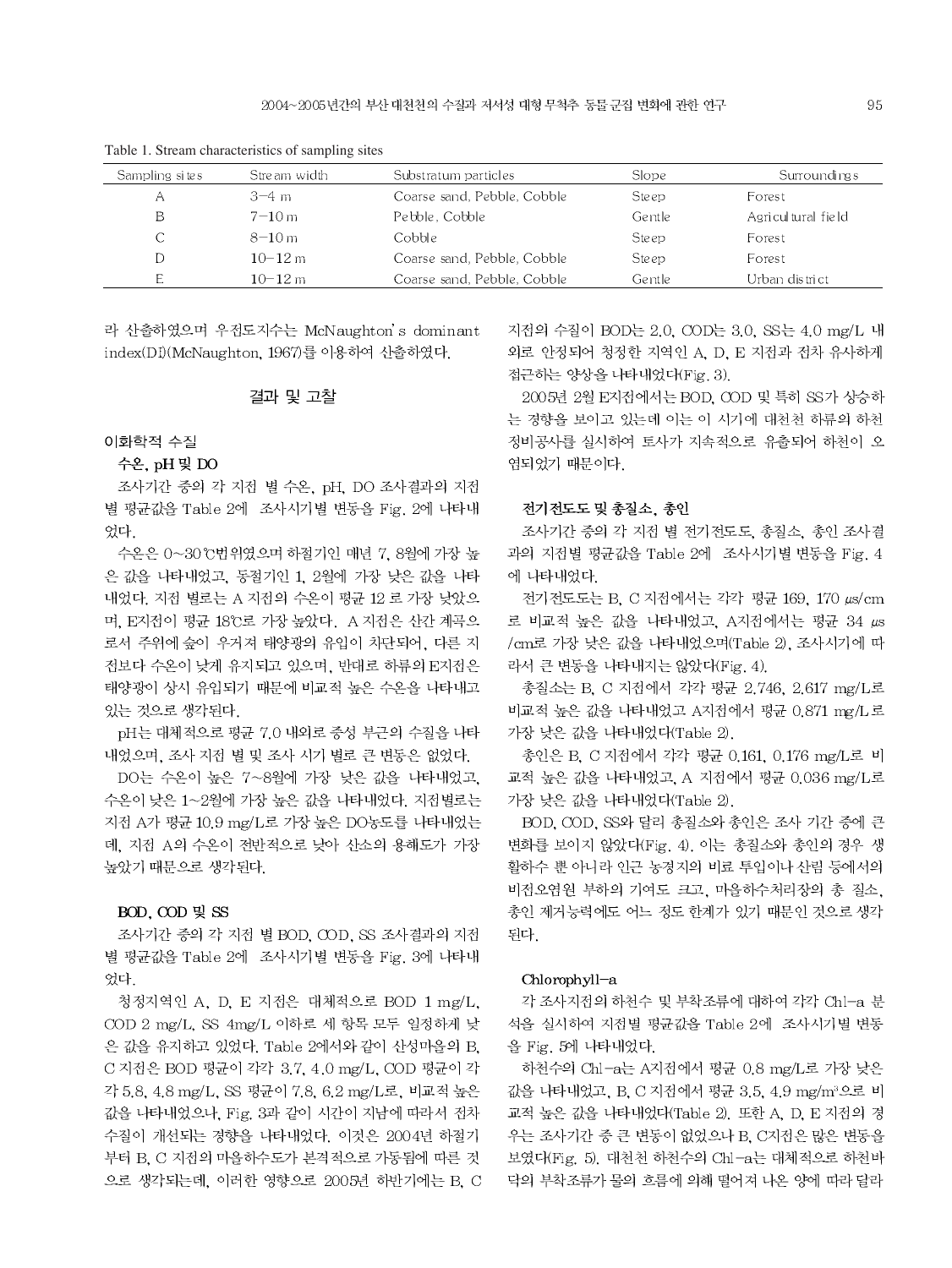| Sites<br>Ite ms                      | А     | Β     | C     | D     | E     |
|--------------------------------------|-------|-------|-------|-------|-------|
| Water temperature $(C)$              | 12    | 16    | 16    | 16    | 18    |
| рH                                   | 6.9   | 7.1   | 7.4   | 7.3   | 7.2   |
| DO(mg/L)                             | 10.9  | 9.4   | 10.0  | 10.2  | 10.1  |
| BOD(mg/L)                            | 0.7   | 3.7   | 4.0   | 0.6   | 0.9   |
| COD(mg/L)                            | 1.4   | 5.8   | 4.8   | 1.4   | 1.8   |
| SS(mg/L)                             | 3.2   | 7.8   | 6.2   | 1.4   | 4.3   |
| Conductivity $(\mu s/cm)$            | 34    | 169   | 170   | 124   | 142   |
| $TN$ (mg/L)                          | 0.871 | 2.746 | 2.617 | 1.873 | 2.292 |
| TP(mg/L)                             | 0.036 | 0.161 | 0.176 | 0.078 | 0.070 |
| $Chl-a(mg/mi)$                       | 0.8   | 3.5   | 4.9   | 1.1   | 2.0   |
| Chl $-a$ in attached algae $(mg/m2)$ | 2.5   | 39.9  | 26.5  | 4.3   | 47.1  |

Table 2. Water quality(average) of sampling sites

지는 경우가 많은데 Fig. 5에서 살펴보면 B. C 지점의 하천수 와 부착조류 Chl-a 변동특성이 다소 유사한 것을 볼 수 있다.

하천 바닥의 부착조류를 Chl-a 농도로 정량 분석한 결과 A 와 D지역에서는 각각 평균 2.5, 4.3 mg/m2의 낮은 값을 나타 내고 있으나 B. C. E 지접에서는 각각 평균 39.9, 26.5, 47.1 mg/m2 이상의 높은 값을 나타내고 있었다(Table 2), A와 D지 역은 BOD, COD와 영양염류 등의 농도가 낮고 수풀이 우거져 있어 햇빛이 잘 들지 않기 때문에 부착조류의 생장이 다른 지 역에 비해 매우 낮은 것으로 생각되며, B, C, E 지점은 태양광

에 노출되어 있어 광합성 작용이 활발하기 때문인 것으로 생각 된다. 월별 변화는Fig. 5에서와 같이 A. D 지점은 조사기간에 따라 비교적 일정한 부착조류량을 나타내고 있으나, B. C 지 역은 시간에 따라 대체적으로 감소 경향을 보이고 있다. E 지 전은 2005년 2월에 한차례 부착조류의 chl-a 값이 감소하였 고 이후 다시 증가하였는데 이는 2005년 2월에 대천천 하천정 비공사로 인해 하상이 세굴되어 부착조류 등이 물리적으로 제 거되고 또한 하류에 많은 양의 탁수가 발생하여 광합성이 제한 되어 부착조류량이 감소하였기 때문이다.



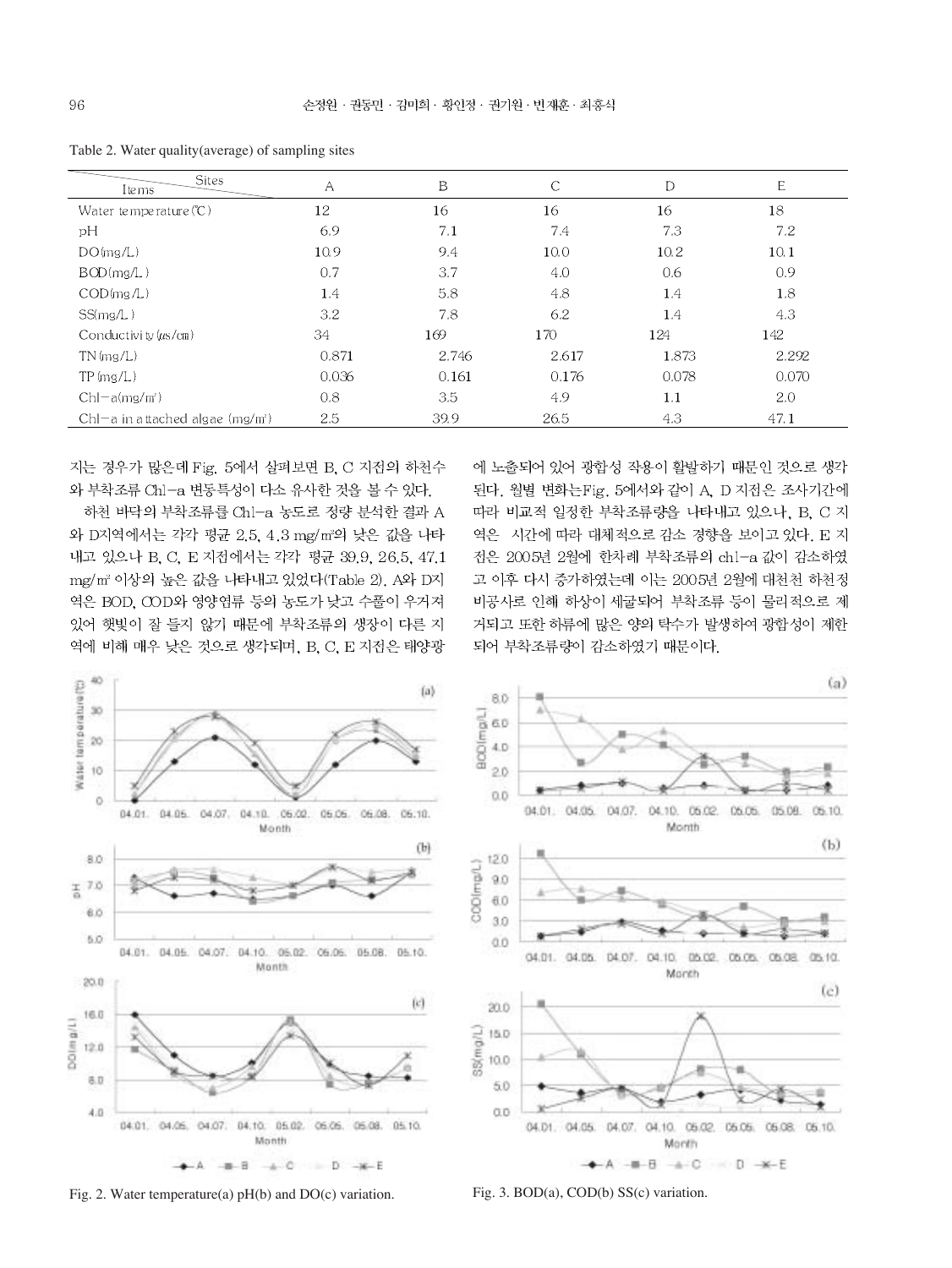

Fig. 4. Conductivity(a), T-N(b) T-P(c) variation.

# 저서성 대형무척추동물 군집 특성 주요 분류군별 개체수 및 종수 현황

주요 분류군 별 개체수와 종 수 현황은 Table 3, 4와 같다. 조사기간 동안 총 48종 11764개체가 조사되었으며 곤충강이 개체수로는 전체의 90.7%, 종 수로는 전체의 83.3%를 차지하 여 가장 큰 분포를 나타내었다(Table 3).

저서성대형무척추동물 중 가장 큰 분포를 보였던 곤충강의 목 별 분포를 살펴보면 Table 4와 같다. 총 40종 10674개체가 조사되었으며, 개체수는 파리목이 8497개체로 전체 곤충강 개 체수의 79.5%로 가장 많았으며, 종수는 하루살이목이 13종으 로 전체 곤충강 종수의 32.5%를 차지하여 가장 다양한 종수를 나타내었다. 파리목의 개체수가 많은 것은 전 지점에 걸쳐 많



Fig. 5. Chl-a variation. (a) In water (b) In attached algae

은 수의 개체수가 서식하는 이유도 있지만, 특히 오염 수역인 B. C지점에서 겨울이나 봄의 건조한 시기에 붉은색의 깔따구 (Chironomus sp 1.)가 대규모로 번식하는 경우가 종종 있었 기 때문이다.

#### 조사지점 별 개체수 및 종수

조사기간동안 조사된 각 지점별 저서성대형무척추동물의 총 개체수 및 총종수 현황을 Fig. 6에 나타내었다. 총개체수는 B 지점에서 5326개체로 가장 많았으며 A지점에서 629개체로 가장 작았다. 총종수는 A지점에서 34종으로 가장 많았으며 C 지점에서 14종으로 가장 작은 종수를 나타내었다.



Fig. 6. Relative abundance of insect individuals(a) and species(b).

Table 3. Relative abundance of macroinvertebrate taxa

|                 | Macroinvertebrate taxa | No. of individuals (%) | No. of species $(\%)$ |
|-----------------|------------------------|------------------------|-----------------------|
|                 | Total                  | 11.764<br>48           |                       |
| Platyhelminthes | Turbellaria            | 18(0.2)                | 1(2.1)                |
| Anne lida       | Olig oche ata          | 628(5,3)               | 1(2.1)                |
|                 | Hirudinia              | 124(1,1)               | 2(4.2)                |
| Mollusca        | Gastropoda             | 154(1,3)               | 2(4.2)                |
|                 | Crustacea              | 166(1.4)               | 2(4.2)                |
| Arthropoda      | Insecta                | 10,674(90.7)           | 40(83,3)              |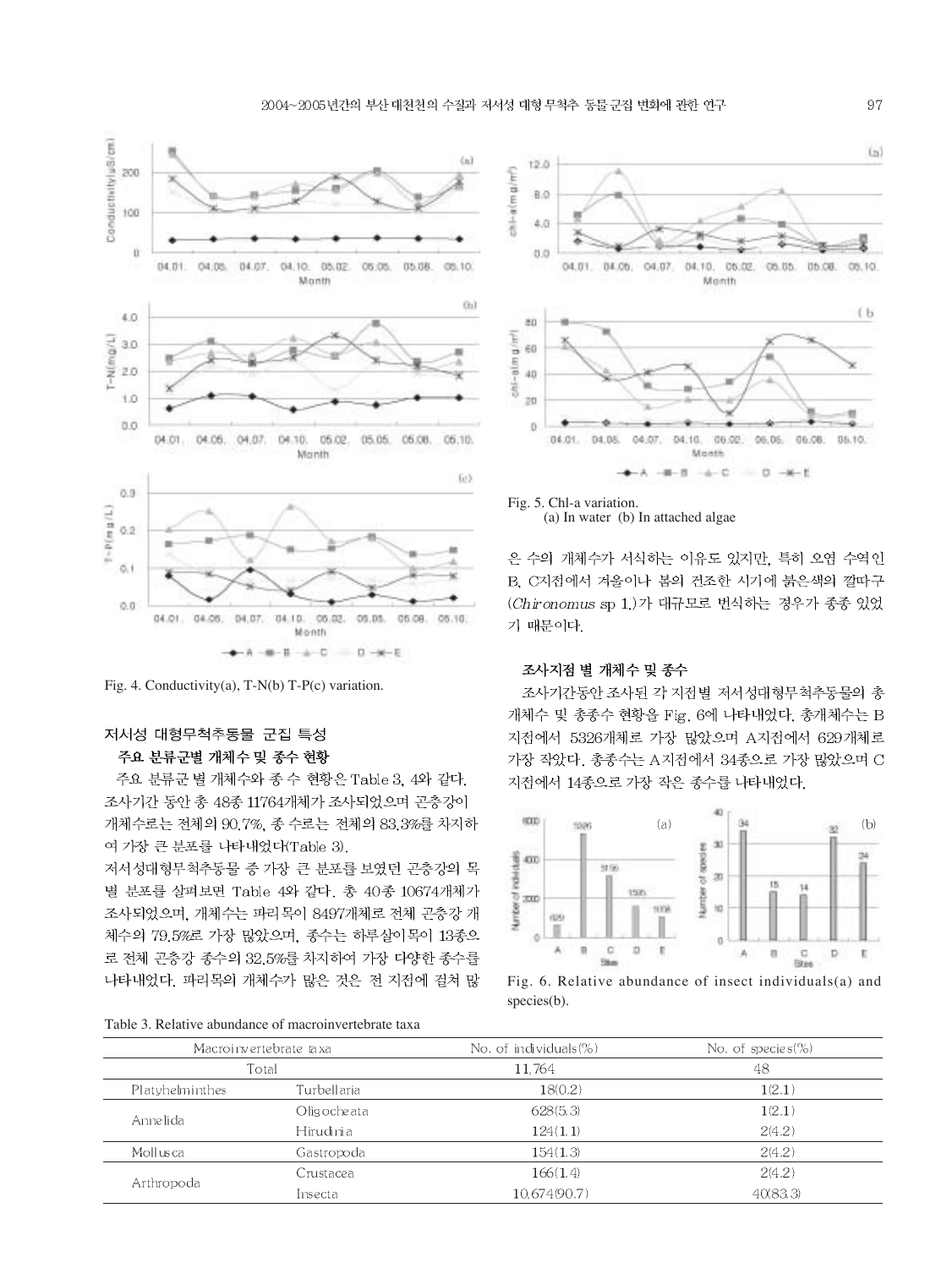Table 4. Relative abundance of insect taxa in Daecheon stream

| Insect        | No. of individuals (%) | No. of species $(\%)$ |
|---------------|------------------------|-----------------------|
| Total         | 10,674                 | 40                    |
| Collembola    | 9(0.1)                 | 2(5.0)                |
| Ephemeroptera | 1,870(17.5)            | 13(32.5)              |
| Odonata       | 28(0.3)                | 2(5.0)                |
| Plecoptera    | 73(0.7)                | 3(7.5)                |
| Hemiptera     | 1(0.0)                 | 1(2.5)                |
| Megaloptera   | 2(0.0)                 | 1(2.5)                |
| Coeloptera    | 9(0.1)                 | 3(7.5)                |
| Diptera       | 8,487(79.5)            | 7(17.5)               |
| Trichoptera   | 195(1.8)               | 8(20.0)               |

### 조사지점별 우점종 및 아우점종

각 조사 지점별 및 조사시기별로 저서성 대형무척추동물의 우 전종 및 아우전종을 Table 5에 나타내었고 대천천 수계의 주요 저서성 대형무척추동물 출현종의 사진을 Fig. 7에 나타내었다.

A지점은 주로 I~I급수 등 청정수에서 주로 서식하는 옆 새우(Gammarus sp.)와 깔따구 sp.2 (Chironomus sp.2) 등 의 생물이 우점하였으며, 특히 Ⅰ 급수의 지표종인 플라나리아 류(Phagocata vivida)도 상당수 관찰되는 등 전형적인 청정한 계곡수의 특징을 나타내었다. B와 C지점은 V급수 이하의 고 도의 오염수에서 주로 서식하는 붉은색 깔따구(Chironomus sp.1)와 실지렁이(Brenchiura sowerbyi) 등이 우점하여 오염 수역의 특성을 나타내었다. 그러나 C 지점은 Ⅲ급수에 주로 서 식하는 꼬마하루살이속(Baetis nla)의 생물도 자주 우점하여 때때로 개선된 수질이 나타나는 등 채수시기에 따라 우전종의 변화가 비교적 심하였다. D 지점은 II급수 정도의 청정수에서 주로 서식하는 흰색 깔따구(Chironomus sp.2) 와 Ⅲ급수에 주

| Table 5. Dominant species and subdominant species in Daecheon stream |  |  |  |  |
|----------------------------------------------------------------------|--|--|--|--|
|----------------------------------------------------------------------|--|--|--|--|

| <b>Sites</b> | Month    | Dominant species     | Subdominant species     |
|--------------|----------|----------------------|-------------------------|
|              | 2004.01. | Gammarus sp.         | Ephemera strigata       |
|              | 2004.05. | Gammarus sp.         | Phagocata vivida        |
|              | 2004.07. | Ephemera strigata    | Davidius Iunatus        |
|              | 2004.10. | Gammanus sp.         | Ephemera strigata       |
| А            | 2005.02. | Chironomus sp.2      | Gammarus sp.            |
|              | 2005.05. | Chironomus sp.2      | Ephemera strigata       |
|              | 2005.08. | Chironomus sp.2      | Gammarus sp.            |
|              | 2005.10. | Gammarus sp.         | Chironomus sp.2         |
|              | 2004.01. | $Chironomus$ sp. $1$ | Chironomus sp.2         |
|              | 2004.05. | Chironomus sp.1      | Glossiphonia complanata |
|              | 2004.07. | Chironomus sp.1      | Baet is sp.1            |
|              | 2004.10. | Chironomus sp.2      | Chironomus $sp.1$       |
| $\, {\bf B}$ | 2005.02. | $Chironomus$ sp. $1$ | Brenchiura sowerbyi     |
|              | 2005.05. | Chironomus sp.1      | Glossiphonia complanata |
|              | 2005.08. | Brenchiura sowerbyi  | Baetis nla              |
|              | 2005.10. | Chironomus sp.2      | Chironomus sp.1         |
|              | 2004.01. | $Chironomus$ sp.1    | tipula sp               |
|              | 2004.05. | Baetis nla           | $Chironomus$ sp.1       |
|              | 2004.07. | Baetis nia           | Brenchiura sowerbyi     |
| $\mathsf C$  | 2004.10. | Chironomus sp.2      | tipula sp               |
|              | 2005.02. | Brenchiura sowerbyi  | Chironomus $sp.1$       |
|              | 2005.05. | Chironomus sp.1      | Brenchiura sowerbvi     |
|              | 2005.08. | Baetis nla           | Chironomus sp.2         |
|              | 2005.10. | $Chironomus$ sp. $1$ | Baetis nla              |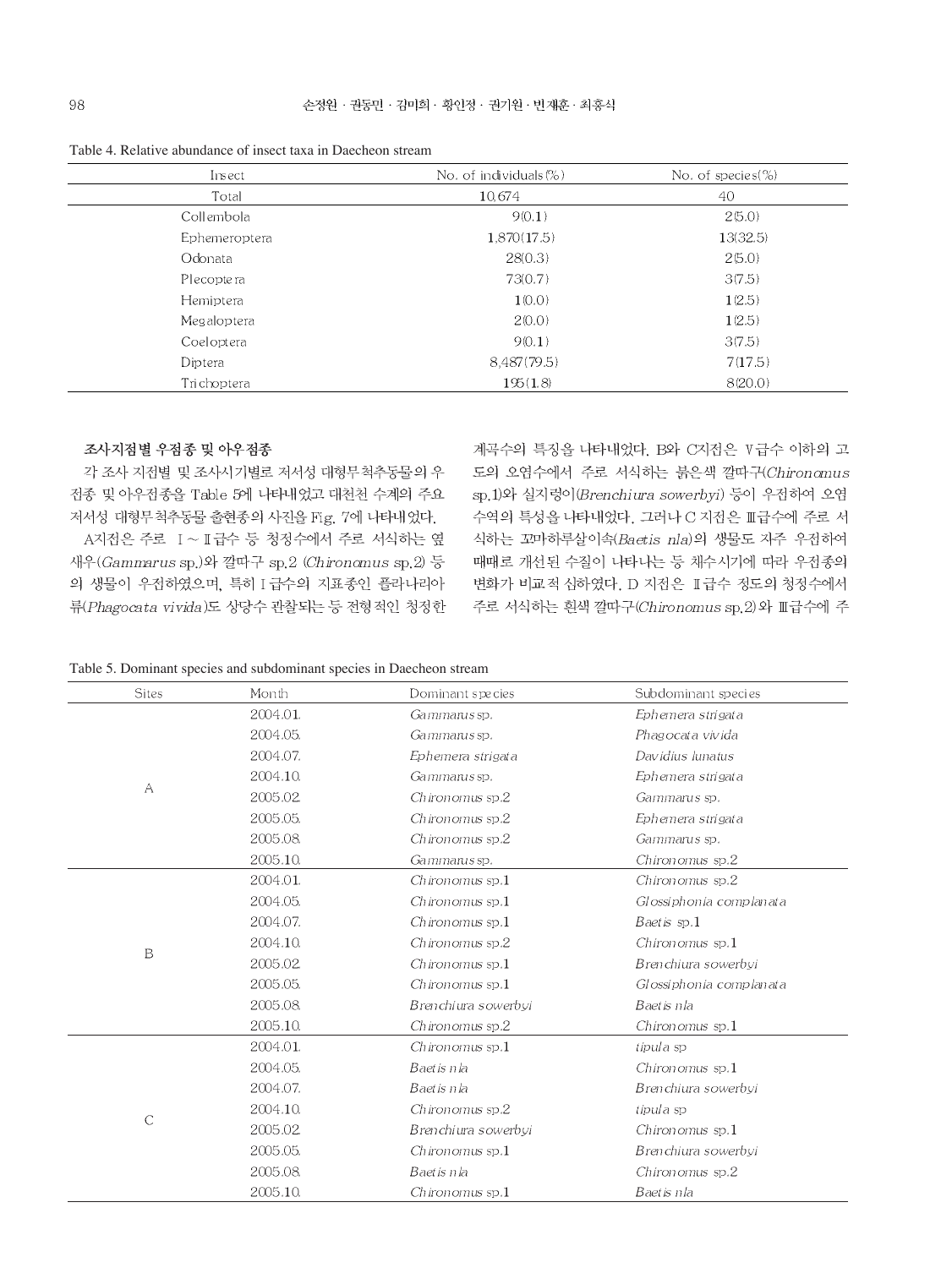| <b>Sites</b> | Month    | Dominant species           | Subdominant species        |
|--------------|----------|----------------------------|----------------------------|
|              | 2004.01. | Chiron omus sp.2           | Hydropsyche Kua            |
|              | 2004.05. | Chiron omus sp.2           | Chiron omus sp.3           |
|              | 2004.07. | Chiron omus sp.2           | Chiron omus sp.3           |
|              | 2004.10. | Paraleptophlebia chocorata | Chiron omus sp.2           |
| D            | 2005.02. | Chiron omus sp.2           | Chiron omus sp.3           |
|              | 2005.05. | Chiron omus sp.2           | Baetis nla                 |
|              | 2005.08. | Baetis nla                 | Chiron omus sp.2           |
|              | 2005.10. | Baetis nla                 | Ecdvonurus Kub             |
|              | 2004.01. | Chiron omus sp.2           | Antocha Kua                |
|              | 2004.05. | Baetis nla                 | Chiron omus sp.2           |
|              | 2004.07. | Chiron omus sp.2           | Paraleptophlebia chocorata |
|              | 2004.10. | Brenchiura sowerbyi        | Chiron omus sp.2           |
| E            | 2005.02. | Chiron omus sp.1           | Chiron omus sp.2           |
|              | 2005.05. | Chiron omus sp.2           | Paraleptophlebia chocorata |
|              | 2005.08. | Chiron omus sp.2           | Baetis nla                 |
|              | 2005.10. | Chiron omus sp.3           | Chiron omus sp.2           |

Table 5. Continued

로 서식하는 꼬마하루살이속(Baetis nla)의 생물이 자주 우점 하였다. E지점도 흰색 깔따구(Chironomus sp.2)가 주로 우점 하여 II급수 정도의 청정한 수질을 나타내었으나, 때때로 V급 수 이하의 물에서 주로 서식하는 붉은색 깔따구(Chironomus sp.1)와 실지렁이(Brenchiura sowerbyi) 등도 빈번히 출현하

여 대천천 하류 지점(E지점)의 생활하수 등에 의한 간헐적인 오염 현상을 추측케 하였다.

#### 종다양성지수 및 우점도지수 변화

각 지점별 종다양성지수와 우점도지수의 평균값을 Fig. 8에





Fig. 7. Macroinvertebrates of Daecheon stream.

(a) *Gammarus* sp. (b) *Phagocata vivida* (c) *Ephemera strigata* (d) *Chironomus* sp.2 (e) *Baetis nla* (f) *Hydropsyche Kua* (g) Elmidae sp. (h) *Rhyacophila* KUa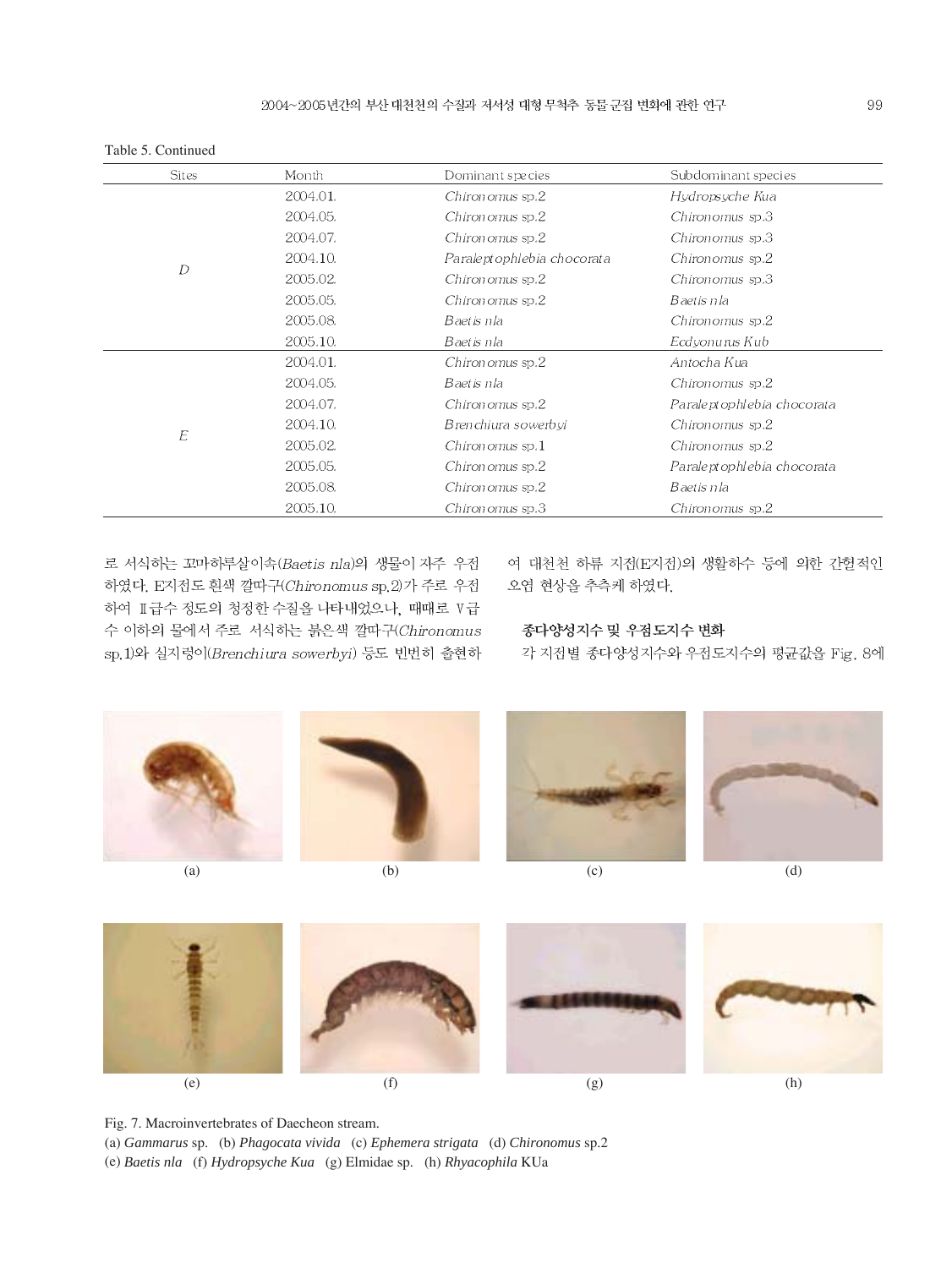









Fig. 7. Continued (i) *Epeorus latifolium* (j) *Ecdyonurus levis* (k) *Chironomus* sp.1 (l) *Psephenoides* Kua

나타내었다

종다양성지수는 A지접이 0.85로 가장 높았으며 B지접이 0.30으로 가장 낮은 값을 나타내었다. 우점도지수는 B지점이 0.90으로 가장 높았으며 A지점이 0.52로 가장 낮은 값을 나 타내었다. 하천이 오염되면 생물군집의 형태는 생물다양성 감 소 우점도 증가의 방향으로 변하는데, 이러한 측면에서 A지 전의 생태계가 수질오염의 측면에서 가장 양호한 것으로 평가 할 수 있으며, B와 C지점은 비교적 수질이 악화되어 있는 것 으로 생각될 수 있다. D지점과 E지점은 이화학적인 분석결과 아주 유사한 수질을 나타내었으나 종다양성 및 우점도 지수 분 석 결과 D지점이 E지접보다 종다양성지수가 더 높고 우접도 지수가 더 낮아 생태학적으로 더욱 안정된 생태계를 유지하고 있는 것으로 조사되었다.

조사기간 중의 월별 종다양성지수와 우점도지수의 변화는 Fig. 9에 나타내었다. 종다양성지수는 A, D 지점에서는 조사 기간에 따라 큰 변동이 없이 비교적 일정한 값을 나타내고 있 으나 B. C지점에서는 다소 큰 변동을 보이고 있어 이 지점의 수계가 조사시기에 따라 다양하고 변동이 심한 오염부하에 노 출되고 있다는 것을 간접적으로 나타내고 있었다. 특히 B지접 의 2004년 5월, 2005년 5월과 C지점의 2004년 1월의 종다양 성 지수는 거의 0에 가까운 아주 낮은 값을 나타내었는데, 이 때에 붉은색 깔따구 (Chironomus sp.1)가 급격하게 증식하였 기 때문이다. 대체적으로 산성마을의 B, C 지점에서는 건조기 에 수질오염부하가 증가될 경우 붉은색 깔따구의 개체수가 급 격하게 증가하는 특성을 보였다.

또한 E지접의 종다양성지수는 2004년도에는 일정하게 안 정된 값을 보이고 있으나 2005년 상반기에는 급격하게 감소하 고 있다. 이는 이 시기에 대천천 하류구간에 하천정비공사가 시행되어 대천천 하류구간이 하상 세굴 등으로 인하여 잠시 동 안 하천 바닥의 생태계가 파괴되고 토사가 유출되어 수질 오염 이 심하였기 때문이다.

우전도지수는 각 지전별로 종다양성지수만큼 큰 변동은 나 타내지 않았으나 A지점에서는 조사기간에 따른 어느 정도의 변동을 나타내고 있다. A지점은 수역의 규모가 작아 낙엽의

유무나 유량 등에 따라 옆새우. 무늬하루살이 등의 개체수가 변동하는 경향이 커 이러한 결과가 나타났다.



Fig. 8 . Diversity index(a) and dominance index(b).



Fig. 9. Diversity index(a) and dominance index(b) variation.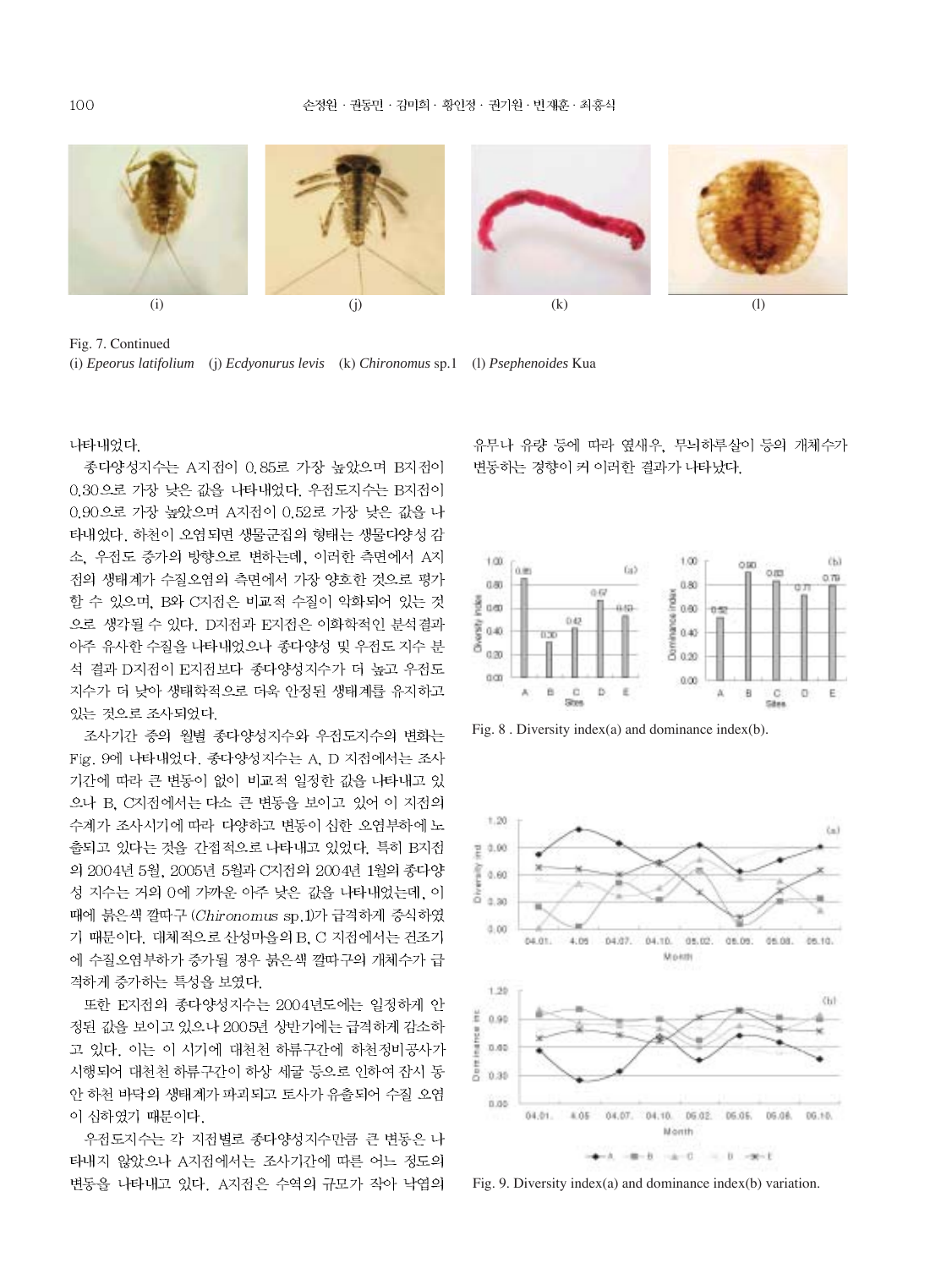지점별 수질등급 및 군오염지수(GPI Group Pollution Index) 변화

윤(1995)에 따라 지표종 별 계급치를 구하여 지점별로 수질 등급을 구분하고, 또한 군오염지수(GPI)를 구하여 Table 6과 Fig. 10에 나타내었다. I~V등급은 각각 고도의 청정수, 청 정수, 다소의 오염수, 오염수, 고도의 오염수를 의미한다. 군오 염지수(GPI)는 윤(1995)에 의해 제시된 것으로 0~4 사이의 수치로 나타나며 수치가 낮을수록 수질은 청정하고 오염이 덜 되었음을 나타낸다.

A지점은 조사기간 동안 지속적으로 1등급의 청정한 수질을 유지하였고, B. C지점은 2004년도에는 주로 Ⅲ~V등급의 수 질을 나타내었으나 2005년도에는 전차 표등급의 양호한 수질 을 나타내었다. D지점도 2004년에는 II등급 정도의 수질을 나타내었으나 2005년에는 대체적으로 I 등급의 개선된 수질을 나타내었다. E지접은 II등급의 수질을 나타내었으나 2005년

2월에는 하천정비공사의 영향으로 V등급의 악화된 수질을 나 타내었다. 계급치에 의한 수질등급 구별 결과 대체적으로 B. C. D 지접의 수질 개선 경향을 확인할 수 있었다(Table 6).

군오염지수는 A지점이 평균 0.78로 가장 낮았으며 B지점이 2.17로 가장 높은 값을 나타내었다. A와 D지점의 군오염지수 의 월별 변동은 비교적 일정하게 낮은 경향을 나타내, 안정적 인 수질을 나타내고 있었으며 B와 C지점은 비교적 높은 군오 염도지수를 나타내었으나 시간에 따라 접차 낮아지는 경향을 보여 수질개선현상을 나타내었다. E지점은 2005년 2월에 하 천정비공사의 영향으로 일시적으로 군오염지수가 상승하는 모 습을 나타내었다(Fig. 10)

#### 이화학적 수질과의 관계

이화학적 수질과 생태학적 수질의 상관관계를 조사기간 동안 의 40개의 자료를 이용하여 분석하였다(Fig. 11). BOD와 군오



Fig. 10. GPI in Daecheon stream. (a) GPI Average of each site (b) GPI Variations of each site.

|  |  | Table 6. Water quality grade in Daecheon stream |
|--|--|-------------------------------------------------|
|--|--|-------------------------------------------------|



Fig. 11. Correlation of COD, BOD and GPI in Daecheon stream. (a) COD and GPI, (b) BOD and GPI

| Sites<br>Ite ms | ∩ | D  |  | E   |
|-----------------|---|----|--|-----|
| 04.01.          |   |    |  |     |
| 04.05.          |   |    |  |     |
| 04.07.          |   | IV |  |     |
| 04.10.          |   |    |  |     |
| 05.02.          |   |    |  | 1.8 |
| 05.05.          |   | IV |  |     |
| 05.08.          |   | Ш  |  |     |
| 05.10.          |   |    |  |     |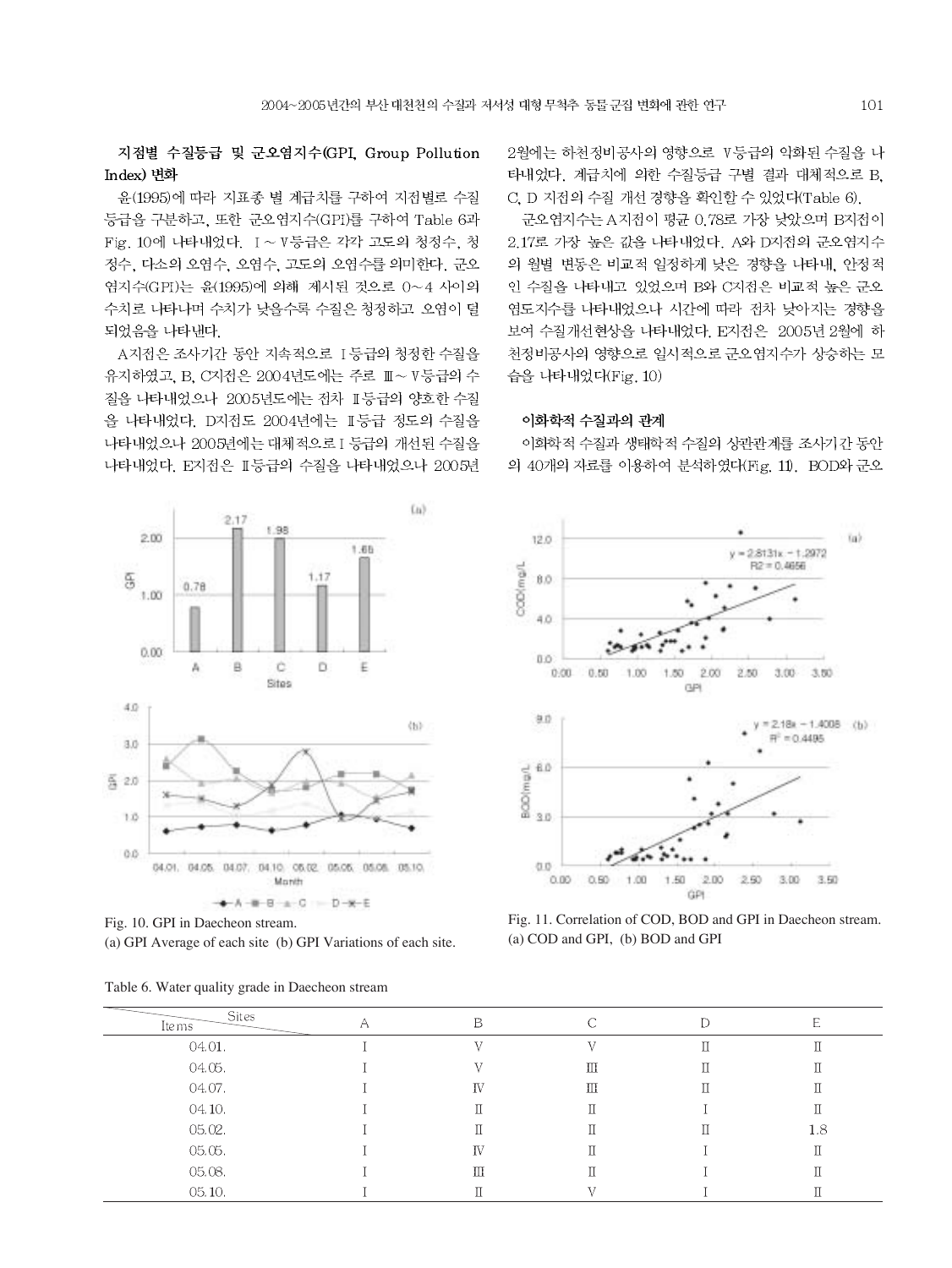염지수의 경우 Rº은 0.4656 COD와 군오염지수의 경우 Rº은 0.4495로 나타났다. 어느 정도 정의 상관관계가 있어 양 수질 지표간의 관련성을 추측할 수 있었으나, 보다 큰 상관관계가 나 타나지 않은 것은 양 지표가 각각 내재하고 있는 정보가 다른 전. 즉 이화학적인 수질조사의 경우 채수 당시의 수질에 대한 단 편적인 정보를 제공하나 생물학적인 수질조사는 어떤 수역의 수 질을 종합적이고 평균적으로 반영하는 경향이 있기 때문이다.

#### 결 론

1. 본 연구는 부산시 대천천의 하천생태계의 현황과 변화양 상을 이화학적 및 생태학적으로 분석하여 하천환경의 복원 현 황과 소하천의 수질평가에 있어 생태학적인 지표의 활용가능 성을 검토하고자 하천 구간별 5개 지점에 대해 2004~2005 년간, 8회 조사를 실시하였다.

2. 대천천의 각 지점별 이화학적 수질 변화를 조사한 결과, 상류의 B지점 (공해마을 하류)과 C지점(금성교)는 BOD. COD, SS 등의 지표를 중심으로 수질이 접차 양호해지는 경향 을 나타내었다.

3. 대천천 각 지점별 저서성 대형무척추동물의 분포를 조사 한 결과, 조사기간 동안 총 48종 11,764개체가 조사되었으며 곤충강이 개체수로는 전체의 90.7%. 종 수로는 전체의 83.3% 를 차지하여 가장 큰 분포를 나타내었다. 곤충강 중에서는 파 리목이 8,497개체로 전체 곤충강 개체수의 79.5%로 가장 많 았으며, 종수는 하루살이목이 13종으로 전체 곤충강 종수의 32.5%를 차지하여 가장 다양한 종수를 나타내었다.

4. 조사기간동안 조사된 각 지점별 저서성대형무척추동물의 총개체수는 B지점에서 5326개체로 가장 많았으며 A지점(공 해마을 상류) 에서 629개체로 가장 작았다. 총종수는 A지점에 서 34종으로 가장 많았으며 C지점에서 14종으로 가장 작았다.

5. 각 조사 지점별 저서성대형무척추동물의 우점종 및 아우 전종을 조사하였다. A지점은 주로 I~ I급수 등 청정수에서 주로 서식하는 옆새우 (Gammarus sp.)와 깔따구 sp2 (Chironomus sp.2) 등의 생물이 우점하였으며, B와 C지점은 Ⅴ급수 이하의 고도의 오염수에서 주로 서식하는 붉은색 깔따 구(Chironomus sp.1)와 실지렁이(Brenchiura sowerbyi) 등이 우점하였다. D 지점(애기소 지점)은 II급수 정도의 청정 수에서 주로 서식하는 흰색 깔따구(Chironomus sp.2)와 Ⅲ 급수에 주로 서식하는 꼬마하루살이속(Baetis nla)의 생물이 자주 우점하였다. E지점(경남아파트 앞)도 흰색 깔따구 (Chironomus sp.2)가 주로 우전하여 표급수 정도의 청정한 수질을 나타내었으나, 때때로 V급수 이하의 물에서 주로 서식 하는 붉은색 깔따구 (Chironomus sp.1)와 실지렁이 (Brenchiura sowerbyi) 등도 빈번히 출현하였다.

6. 각 지점별 종다양성지수와 우점도지수를 구하였는데 종 다양성지수는 A지점이 0.85로 가장 높았으며 B지점이 0.30 으로 가장 낮은 값을 나타내었다.

7. 윤(1995)에 따라 지표종 별 계급치를 구하여 수질등급을 구분하고, 또한 군오염지수(GPI)를 구하였다. A지점은 조사기 간 동안 지속적으로 I 등급의 청정한 수질을 유지하였고, B, C지점은 2004년도에는 주로 Ⅲ~V등급의 수질을 나타내었 으나 2005년도에는 전차 Ⅱ등급의 양호한 수질을 나타내었다. D지접도 2004년에는 I 등급 정도의 수질을 나타내었으나 2005년에는 대체적으로 I 등급의 개선된 수질을 나타내었다. E지점은 Ⅱ등급의 수질을 나타내었다.

8. 군오염지수는 A지점이 평균 0.78로 가장 낮았으며 B지 접이 2.17로 가장 높은 값을 나타내었다. A와 D지점의 군오염 지수의 월별 변동은 비교적 일정하게 낮은 경향을 나타내. 안 정적인 수질을 나타내고 있었으며 B와 C지점은 비교적 높은 군오염도지수를 나타내었으나 시간에 따라 전차 낮아지는 경 향을 보여 수질개선현상을 나타내었다.

9. 부산광역시 대천천에 대한 이화학적 및 생태학적 조사결 과 2004년 이후 하천 환경을 개선하기 위한 꾸준한 노력이 어느 정도 성과를 나타내고 있는 것으로 보여진다. 또한 수계 환경에 대해서 이화학적 조사가 제시하지 못하는 많은 정보를 생태학적인 조사를 통해 얻을 수 있는 점 등에 비추어 수계 환 경의 이해를 위해서는 생태학적인 조사방식의 활용이 많은 기 여를 할 것으로 생각된다.

## 참 고 문 헌

- 1. 강다형, 전태수, 박영석, 1995, 수영강의 수영천 및 석대천 의 저서성 대형무척추동물의 부수성에 따른 월별군집 변이. 한국생태학회지 18(1): 157-177.
- 2. 국립환경연구원, 2002. 제 2차 전국자연환경조사 지침, 환 경부.
- 3. 권오길, 박갑만, 이준산, 1993. 원색한국패류도감. 아카데미 서적
- 4. 김기현, 2003. 청정 및 오염 정도가 낮은 하천의 저서성대 형무척추동물 군집 유형화 및 생물학적 수질 평가, 부산대학 교 석사학위 논문
- 5. 박지은, 2005. 오염정도에 따른 하천의 저서성 대형무척추 동물군집의 유형화 및 생물학적 수질 평가. 부산대학교 석사 학위 논문
- 6. 부산광역시, 2003. 부산자연환경조사 및 관리시스템 개발 (2차년도), 부산광역시,